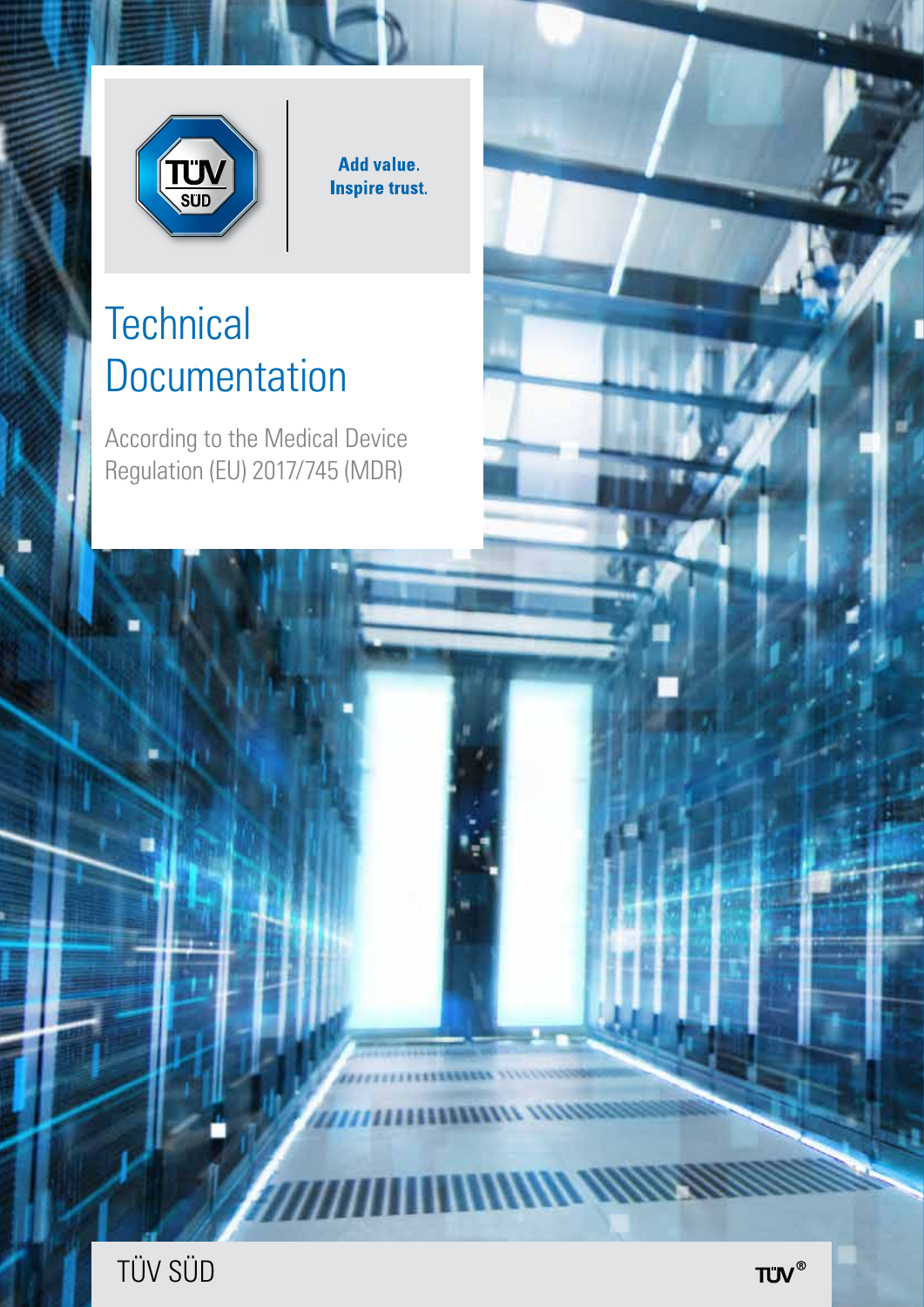## **Contents**

| <b>INTRODUCTION</b>                                              |  |
|------------------------------------------------------------------|--|
| CONFORMITY ASSESSMENT PROCEDURES UNDER THE MDR                   |  |
| SUBMISSION OF TECHNICAL DOCUMENTATION                            |  |
| CONTENT REQUIREMENTS - TECHNICAL DOCUMENTATION GUIDANCE ANNEX II |  |

### Introduction

Manufacturers of medical devices seeking to place their products on the EU Single Market or put medical devices into service that are not placed on the market need to have the conformity of their products assessed according to the applicable conformity assessment procedures set forth in the Medical Device Regulation (EU) 2017/745 (MDR) Annexes IX to XI [Art. 52 (1) (2)].

Depending on the conformity assessment procedure selected, manufacturers may also have to involve a notified body. However, in any case they need to draw up Technical Documentation for their medical devices and keep it up to date. This Technical Documentation shall allow assessment of the conformity of the device with the relevant requirements of the MDR [Art. 10 (4)].

This document aims to familiarise stakeholders with the requirements set forth in Annex II to the Medical Device Regulation. It provides information on the elements that need to be included in the Technical Documentation and how said Technical Documentation can be provided to TÜV SÜD.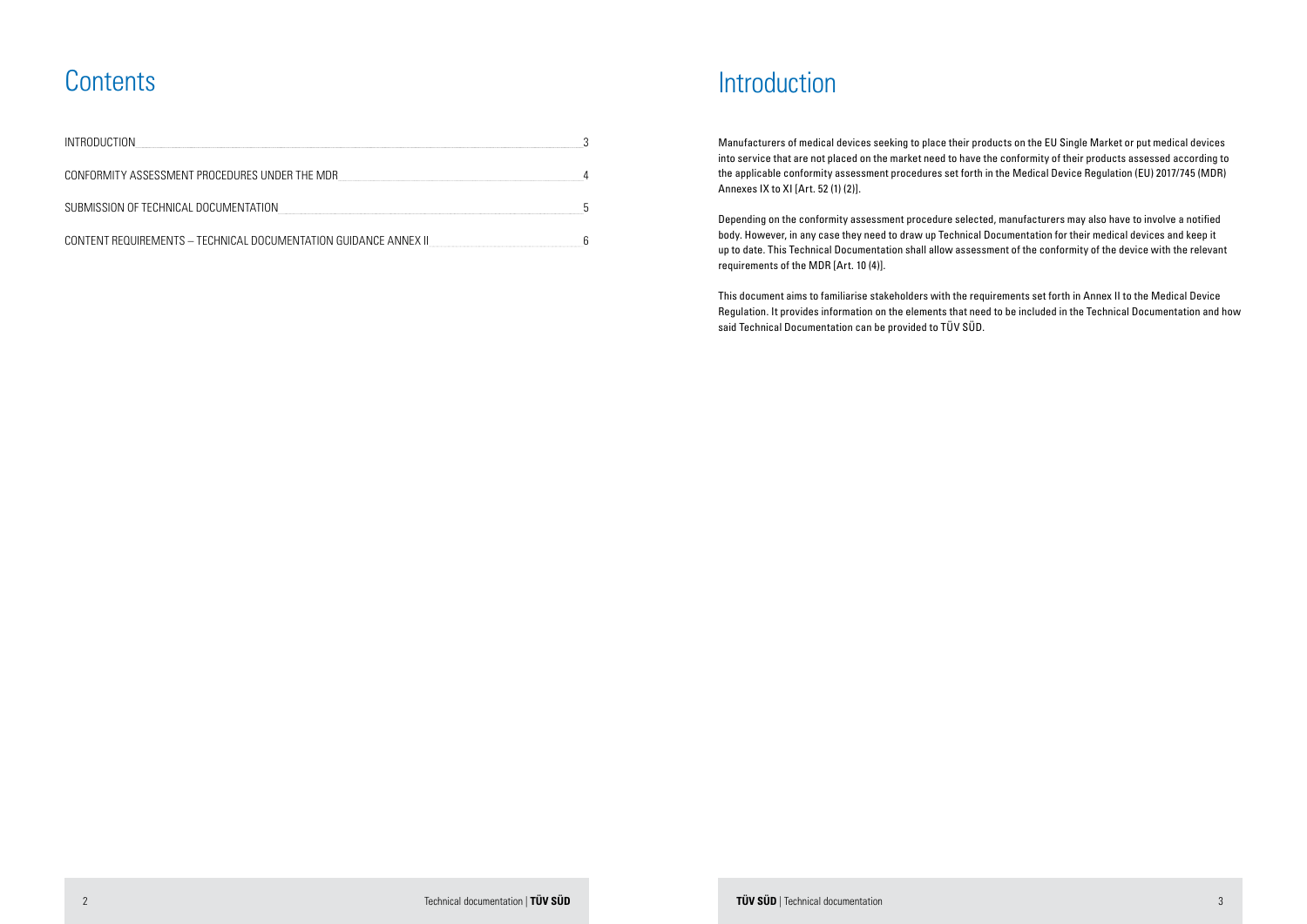## Conformity Assessment Procedures under MDR Submission of Technical Documentation

### **Class I**

To demonstrate the conformity of class I devices, manufacturers draw up the Technical Documentation according to Annexes II and III and issue an EU Declaration of Conformity (DoC). For devices that are placed on the market in a sterile condition, have a measuring function or are reusable surgical instruments, manufacturers shall apply the conformity assessment procedure based on a quality management system and on assessment of Technical Documentation explained in Chapters I and II of Annex IX, or conformity assessment based on product conformity verification according to Part A of Annex XI. In case of class I devices, the role of notified bodies is limited to certain aspects [Art. 52 (7)].

Class IIb devices are subject to conformity assessment based on a quality management system as specified in Annex IX, Chapters I and III and an assessment of the Technical Documentation (Annex IX, Chapter II, Section 4) of at least one representative device per generic device group. For class IIb implantable devices, except sutures, staples, dental fillings, dental braces, tooth crowns, screws, wedges, plates, wires, pins, clips and connectors, the assessment of the Technical Documentation according to Annex IX, Chapter II (4) shall apply for every device [Art. 52  $(4)$ ].

### **Class IIa**

Class IIa devices are subject to conformity assessment based on a quality management system as specified in Annex IX, Chapters I and II and an assessment of Technical Documentation (Annex IX, Chapter II, Section 4) of at least one representative device for each category of devices [Art. 52 (6)]. Alternatively, manufacturers can draw up the Technical Documentation according to Annexes II and III and opt for a conformity assessment based on production quality assurance and product verification as specified in Sections 10 and 18 of Annex XI. The assessment of the Technical Documentation shall apply for at least one representative device for each category of devices [Art. 52 (7)].

### **Class IIb**

- Accepted formats are:
- PDF, searchable, Optical Character Recognition (OCR) applied
- Microsoft Office documents
- In future as XML using a format or an interface provided by TÜV SÜD

Accepted formats for graphical information:

- § JPG, PNG, BMP, GIF or any other common graphic file format that can be viewed without specific software
- Constructional and design drawings can be also provided as files
- Videos any common file format that can be viewed without specific software

### **Class III and Class IIb defined in Article 52 (4)**

Class III devices and class IIb devices as defined in Article 52 (4) shall be subject to a conformity assessment according to Annex IX based on a quality management system and on assessment of the Technical Documentation relating to the device which the manufacturer plans to place on the market or put into service and which is covered by the quality management system. Alternatively, the manufacturer may choose to apply for a conformity assessment based on type examination as specified in Annex X coupled with a conformity assessment based on product conformity verification as specified in Annex XI [Art. 52 (3)].

The data included in the Technical Documentation is preferably taken from the manufacturer's systems. The Technical Documentation retrieves information from one or several databases and presents it in human-readable form.

At most medical device manufacturers, the data used in the Technical Documentation are spread over different sources and IT systems. Given this, TÜV SÜD will continue to accept Technical Documentation in PDF format with a systematic file structure.

For the structure of the Technical Documentation, see Annex II, which provides useful guidance. Bookmarks, links, glossaries and indexes help to navigate the Technical Documentation.

To merge several PDF files into one very large PDF or PDF portfolio shall be avoided. Complex folder structures in submissions may make it more difficult to search for evidence or understand the Technical Documentation. Long file names might affect compatibility to the IT infrastructure and must therefore be avoided.

### **How to submit your Technical Documentation to TÜV SÜD**

Provision of access to your Technical Documentation is critical for exchanging information. As a manufacturer, you aim to make sure that your data is protected and cannot be accessed by unauthorised parties. Given this, a password-protected and controlled environment for file submission is key. Files provided through a non-password-protected static link are unacceptable in terms of data security.

If you wish to share huge files, either use your company's in-house solution or ask your TÜV SÜD representative for the best way of submitting your Technical Documentation to TÜV SÜD. Do not send a Technical Documentation via email as this is not a suitable way to transfer huge file packages.

There are various tools that support the e-submission process and further tools are under development. Ideally, all files should be packed into a single, or a small number of, downloadable ZIP archive(s). Please use a file sharing platform that allows collective download of these files. Do not submit vast numbers of documents as separate downloadable files.

As a manufacturer, you aim to make sure that your data is protected and cannot be accessed by unauthorised parties.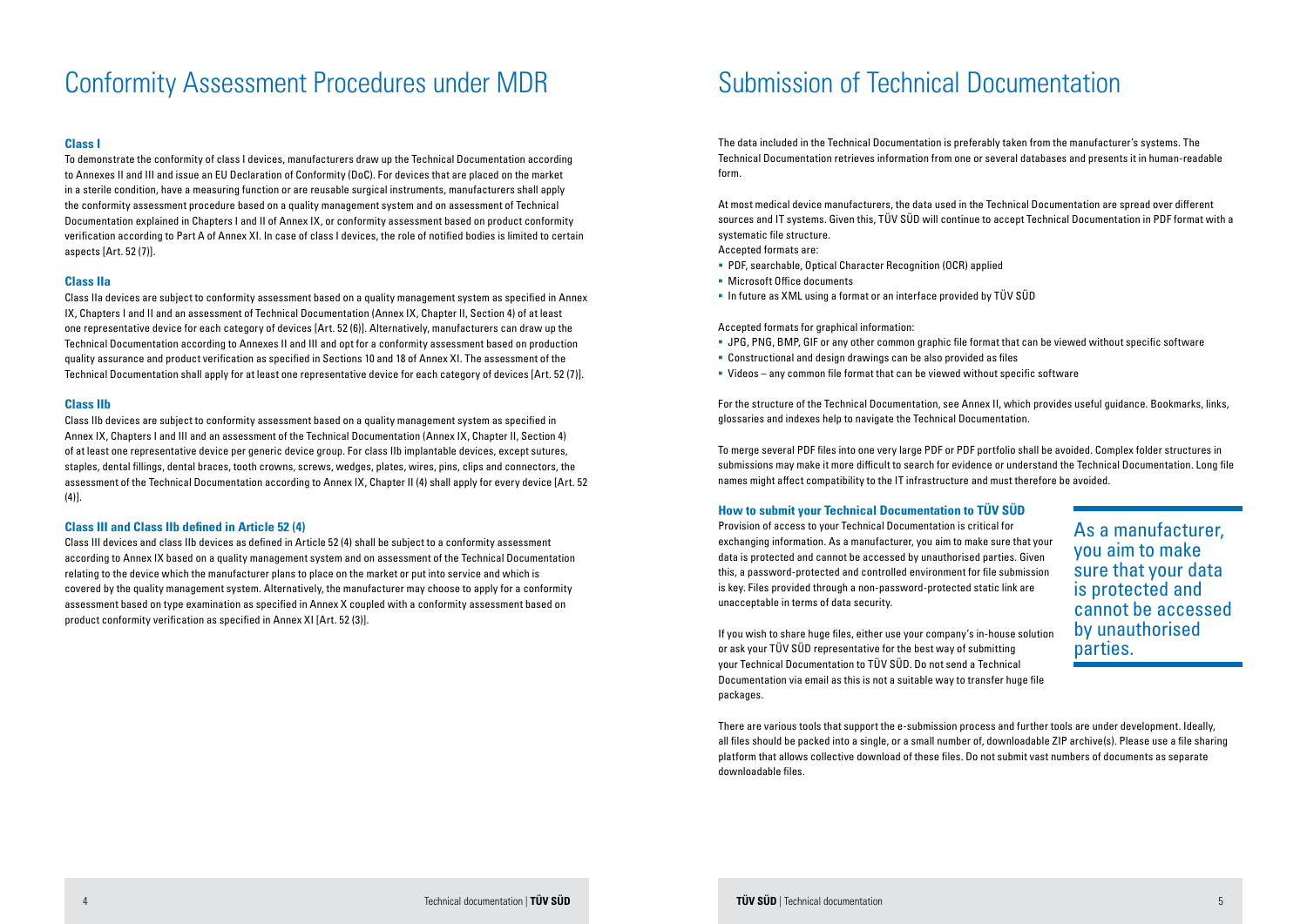## Content Requirements – Technical Documentation Guidance Annex II

According to the introduction to Annex II to the MDR, Technical Documentation shall include the elements listed in Annexes II and III to the MDR. Annex II basically provides a checklist of mostly well-established elements to be included in the Technical Documentation.

Annex II comprises 6 sections which will be described in more detail below.

This section includes one of the most significant changes compared to MDD/ AIMDD requirements on Technical Documentation and Design Dossiers.

Manufacturers must submit information to allow the Design Stages applied to the device to be understood. In other words, they must furnish evidence that the device went through design stages and explain changes between individual design stages of the device (if any) in a manner comprehensible to the reader (reviewer).

To fulfil this requirement, manufacturers need to submit device-related evidence (submission of a Design and Development SOP is not enough). Such information is typically found in a Design History File of a device.

When manufacturers request a conformity assessment procedure under the MDR for a device that was placed on the market under the AIMDD/MDD and was thus developed prior to the MDR, the information they submit must include any design iterations performed after the product had been made available on the market initially.

- **Manufacturing procedure including a flow chart and information about used adjuvants**
- **EXECUTE:** Quality control measures (i.e. continuous monitoring and final product testing)
- Manufacturing master validation plan and the associated summary report referencing individual IQ/OQ/PQ plans and reports
- IQ/OQ/PQ plans and reports for non-critical/crucial processes shall be on file at the manufacturer or EU representative and shall be provided to TÜV SÜD upon request

The Technical Documentation of such a device must reflect the current design stage, including all changes made in the past. The information submitted must be such that the reader can understand the reasons for any changes effected in the post-marketing phase.

Under letter (b), this section requires information and specifications, including the manufacturing processes and their validation, their adjuvants, the continuous monitoring and the final product testing. All elements listed under (b) and the data associated shall be fully included in the Technical Documentation.

As a conformity assessment procedure for a medical device is a combination of auditing, testing and review activities, the overall conformity assessment procedure must cover all relevant elements. While the Technical Documentation shall also include process-related data, these data are ideally assessed in the on-site audit at the manufacturer. In order to assess a reasonable set of information in this section, TÜV SÜD requests the following device specific information to be included in the Technical Documentation:

#### **SECTION** 01 Device description and specification, including variants and accessories

As a conformity assessment procedure for a medical device is mainly a combination of auditing, testing and review activities, the overall conformity assessment procedure must cover all relevant elements.

Each Technical Documentation shall begin with a section providing a device description, device specifications, a list of variants, combinations and model numbers/names as well as a list of accessories which are intended to be used with the device. Accessories shall not only be limited to those delivered with the device (e.g. in the same sterile package) but shall also cover those accessories generally used with the device to support its intended purpose. The device-related Basis UDI-DI shall be provided for each variant as well as device related nomenclature such as MD coding as per implementing regulation 2017/2185, EMDN (CND) code to additionally support TÜV SÜD assessment of Technical Documentation.

Further information to be provided in this section include explanations of novel features, i.e. features that are new in a device compared to the predecessor device or similar devices on the market. Where necessary, reference can be made to attachments to the Technical Documentation (e.g. the justification for classification of the device when prepared as a checklist based on Annex VIII).

Please note that section 1 of the Technical Documentation is important for the basic understanding of the device and should therefore be clear and easily readable.

Provision of all information in the form of attachments might not make for easy reading and understanding. A document that guides the reader (reviewer) through the required elements of the Technical Documentation will be easier to read and avoid misunderstandings.

Section 2 covers all information that manufacturers need to provide along with the medical device under assessment. This firstly includes labels and instructions given to users and/or patients but also information provided by other means as well as the implant card where applicable. Labels and instructions must be provided in the languages accepted by the Member States where the device is envisaged to be sold. This might prove a challenge, in particular when translations of such information are still pending. However, the MDR does not include any requirement that medical devices must be placed on the entire EU market right from the start. Manufacturers can thus choose the markets where the device is envisaged to be sold and adjust the languages of the Technical Documentation accordingly. TÜV SÜD will accept information in this section in the languages German or English



#### SECTION 03 **Design** and manufacturing information

for assessment and will check the compliance to language requirements during audit activities. For support this approache TÜV SÜD will request to receive the applicable procedure for translation of such information, therefore, please include it from the beginning in your Technical Documentation. In case several variants of a medical device exist it will not be sufficient to provide one exemplary set of information but the complete set of information for all variants in German or English.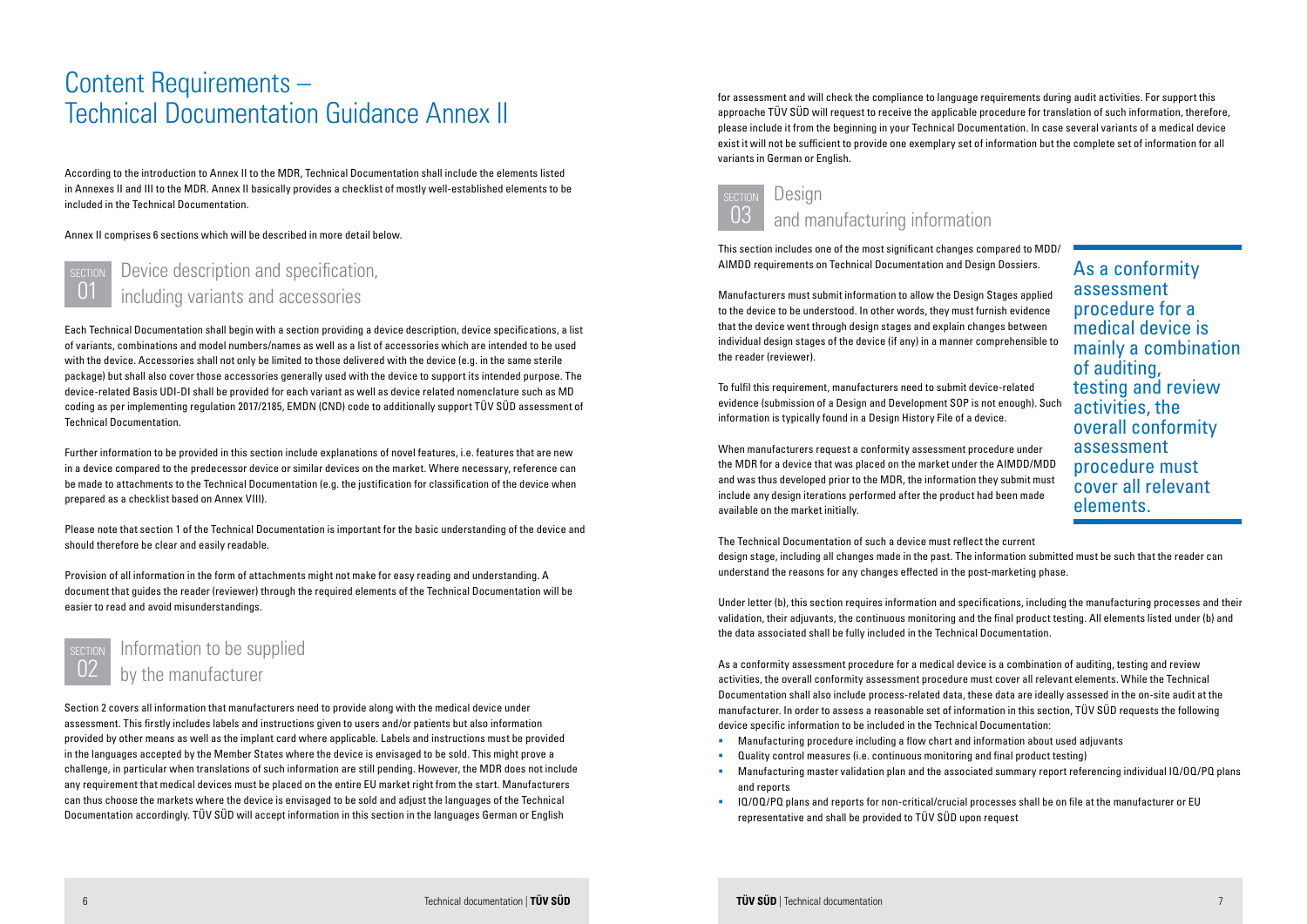As risk management has always been the backbone of development, manufacturing, and conformity assessment of medical devices, Section 5 of Annex II does not include new requirements compared to the past.

General information on benefit-risk analysis, solutions adopted and the results of risk management shall be provided according to this section.

Solutions adopted can include a variety of possibilities, from design-related solutions to protective measures, warnings, instructions, functional-safety elements, training and other measures.

Stricter requirements related to the management of risks, such as those connected to the use of medical devices, are introduced through GSPRs and must be addressed by the documents referenced in this section of the Technical Documentation. TÜV SÜD expects to receive information based on requirements according to ISO EN 14971 for risk management plans, reports, clear overall risk benefit statement as well as other risk management related information (e.g. use risks or cyber security related information) with the Technical Documentation.

 IQ/OQ/PQ plan and reports for critical/crucial processes (e.g. sterilisation, packaging, and others) shall be provided initially with the Technical Documentation to TÜV SÜD

In case clarification is needed if a process validation shall be included in the Technical Documentation initially or can be kept available and be provided upon request get in touch with your TÜV SÜD client manager.

Section 3 also requires identification of all sites that perform design and manufacturing activities, including sites of suppliers and subcontractors. The requirement very clearly specifies "all" sites, (...) suppliers and subcontractors. In addition, the Technical Documentation must provide manufacturing information on aspects such as processes and their validation, a list of suppliers and subcontractors (...) that carry out design and manufacturing activities either individually or in combination with each other. Manufacturers also might have to check and update supplier agreements to make sure they contain all information that is relevant for the conformity of a medical device. As manufacturers have sole legal responsibility for their medical devices, they must have access to all conformityrelated information, including that of suppliers and subcontractors. Information about manufacturing and design activities at suppliers and subcontractors is part of the conformity assessment and might be assessed by TÜV SÜD. Such information must be provided by the manufacture directly and cannot be accepted from the supplier or subcontractor directly, bypassing the manufacturer.

A limitation to suppliers which have direct relations to the manufacturer, might be acceptable in some cases. However, in other cases such limitation might not be acceptable (e.g. for materials of animal or human origin or other critical materials or components).

#### **SECTION** 06 Product Verification and Validation

According to Section 6 of Annex II, "the documentation shall contain the results and a critical analysis of all verification and validation tests and/ or studies undertaken to demonstrate conformity of the device with the requirements of this Regulation and in particular the applicable GSPR".

Per definition, the information to be submitted here goes far beyond mere test reports. Test reports are used "only" to demonstrate conformity with the GSPRs. This section however, covers all results used to demonstrate that the device is in conformity with the MDR. To enable improved understanding and ensure clear and unambiguous Technical Documentation, manufacturers must consider that information providing this level of detail must be readable and understandable for the reviewer. While a simple list of all tests and studies performed together with all verification and validation results will not satisfy this requirement, a list or table might prove helpful to reference information. Elements addressed in previous sections of the Technical Documentation might be useful for clear referencing, e. g. novel design features and the results of verification, validation and studies associated with these features may be of specific interest to the reviewer.

To enable improved understanding and ensure clear and unambiguous **Technical** Documentation, manufacturers must consider that information providing this level of detail must be readable and understandable for the reviewer.

"The Technical Documentation shall contain information for the demonstration of conformity with the general safety and performance requirements set out in Annex I."

The MDR does not require submission of a checklist, even though checklists are commonly used to provide all relevant information connected to the General Safety and Performance Requirements (GSPRs). The readers of the Technical Information must be able to understand which GSPRs are applicable and which are not. Manufacturers must provide reasons if they consider a GSPR to be not applicable; simply identifying said GSPR by "n/a" or "not applicable" is not considered an explanation.

Other information required in this context are "methods used to demonstrate conformity with the applicable" GSPRs. Methods in this context include test plans, standards, common specifications or other inputs which explain how a manufacturer approaches a specific GSPR.

In case a manufacturer uses harmonised standards, common specifications (CS) or other solutions, information about these elements must be included in the Technical Documentation.

To facilitate locating the evidence of conformity with the harmonised standards, CS or other solutions, under Annex II, Section 4, lit. d manufacturers must provide the precise identify of the controlled document that offers such evidence of conformity and include a cross-reference to the exact location of such evidence in the full Technical Documentation.





As the Technical Documentation must be clear and unambiguous, a general reference to a specific folder that includes a large number of documents is not acceptable. Instead, a clear identifier, pointer or link to the evidence shall be provided.

GSPR-related information is extremely complex. Databases and requirements tracking tools combined with unique information units are emerging as one possible solution for appropriately handling these huge amounts of data.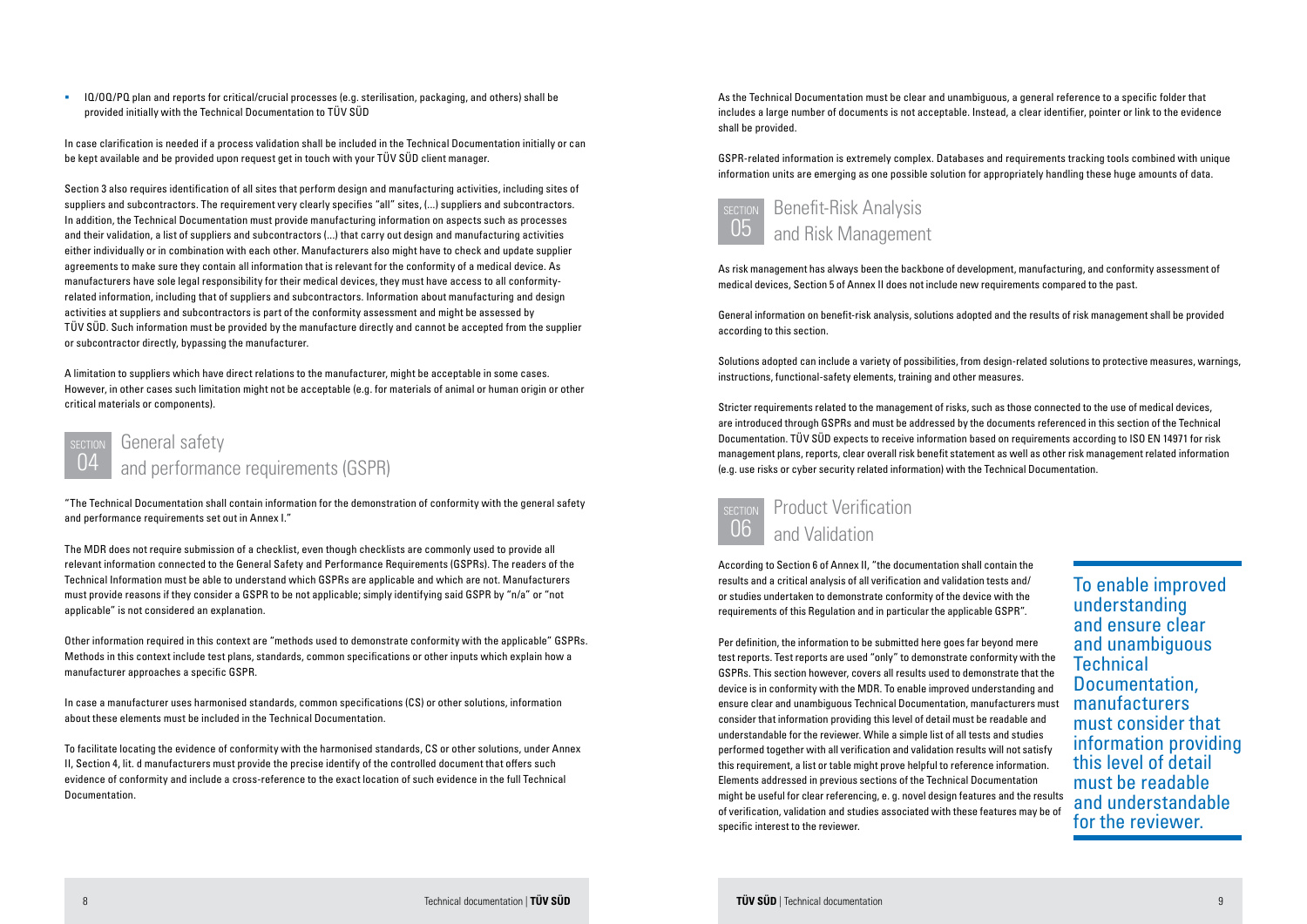#### **COPYRIGHT NOTICE**

The information contained in this document represents the current view of TÜV SÜD on the issues discussed as of the date of publication. Because TÜV SÜD must respond to changing market conditions, it should not be interpreted to be a commitment on the part of TÜV SÜD, and TÜV SÜD cannot guarantee the accuracy of any information presented after the date of publication. This guideline is for informational purposes only. TÜV SÜD makes no warranties, express, implied or statutory, as to the information in this document. Complying with all applicable copyright laws is the responsibility of the user. Without limiting the rights under copyright, no part of this document may be reproduced, stored in or introduced into a retrieval system, or transmitted in any form or by any means (electronic, mechanical, photocopying, recording, or otherwise), or for any purpose, without the express written permission of TÜV SÜD. TÜV SÜD may have patents, patent applications, trademarks, copyrights, or other intellectual property rights covering subject matter in this document. Except as expressly provided in any written license agreement from TÜV SÜD, the furnishing of this document does not give you any license to these patents, trademarks, copyrights, or other intellectual property. ANY REPRODUCTION, ADAPTATION OR TRANSLATION OF THIS DOCUMENT WITHOUT PRIOR WRITTEN PERMISSION IS PROHIBITED, EXCEPT AS ALLOWED UNDER THE COPYRIGHT LAWS. © TÜV SÜD Group – 2020 – All rights reserved - TÜV SÜD is a registered trademark of TÜV SÜD Group.

All reasonable measures have been taken to ensure the quality, reliability, and accuracy of the information in the content. However, TÜV SÜD is not responsible for the third-party content contained in this guideline. TÜV SÜD makes no warranties or representations, expressed or implied, as to the accuracy or completeness of information contained in this guideline. This guideline is intended to provide general information on a particular subject or subjects and is not an exhaustive treatment of such subject(s). Accordingly, the information in this guideline is not intended to constitute consulting or professional advice or services. If you are seeking advice on any matters relating to information in this guideline, you should – where appropriate – contact us directly with your specific query or seek advice from qualified professional people. TÜV SÜD ensures that the provision of its services meets independence, impartiality and objective requirements. The information contained in this guideline may not be copied, quoted, or referred to in any other publication or materials without the prior written consent of TÜV SÜD. All rights reserved © 2020 TÜV SÜD.

#### **IMPORTANT NOTICE**

Technical Documentation according to the Medical Device Regulation (EU) 2017/745 Revision: 0 Effective date: 10 June 2020

#### **DISCLAIMER**

- $\blacksquare$  The biocompatibility  $(...)$
- § Physical, chemical and microbiological characterisation
- Electrical safety and electromagnetic compatibility
- Software verification and validation (...)
- § Stability, including shelf life
- § Performance and safety"

Section 6.1 requires pre-clinical and clinical data to be part of the Technical Documentation and defines such data as follows: "results of tests such as engineering, laboratory, simulated use and animal tests, and evaluation of published literature applicable to the device".

The definition in this section goes beyond the principle of providing pre-clinical data from animal studies only, and lays down the information that needs to be provided: "detailed information regarding test design, complete test or study protocols, methods and data analysis, in addition to data summaries and test conclusion regarding in particular:

If no new testing has been undertaken for a new device because the manufacturer decided to use testing from a predecessor device, the reasons underlying this decision shall be explained and supported with documented evidence of the predecessor device in the Technical Documentation.

Sections 6 and 4 are closely related to each other and information provided on GSPR and on verification and validation will overlap widely.

Section 6.2 lists additional special requirements for specific devices, such as devices incorporating medicinal substances, devices utilising material of human or animal origin, and other specific devices. Where a TÜV SÜD assessment report is available that already covers the assessment of individual elements of an ongoing conformity assessment a clear reference to that TÜV SÜD report (by report number) shall be provided to facilitate the assessment. Please note that an MDR conformity assessment is a completely new assessment of the medical device in question and information from early AIMDD/MDD assessments of the same device cannot simply be transfered over to the MDR assessment.

In order to comply to the overall requirements for a readily searchable Technical Documentation all information provided in this section - as in all previous sections - must be provided in a format that allows searching and thus requires Optical Character Recognition for PDFs.

Files that are provided here must show evidence that they are controlled records and that they have been properly released in the document control system either by means of signature (handwritten or digital) or by other means implemented in your document control system. An evidence without proof of proper document control cannot be part of the conformity assessment report at TÜV SÜD and will thus not be acceptable.